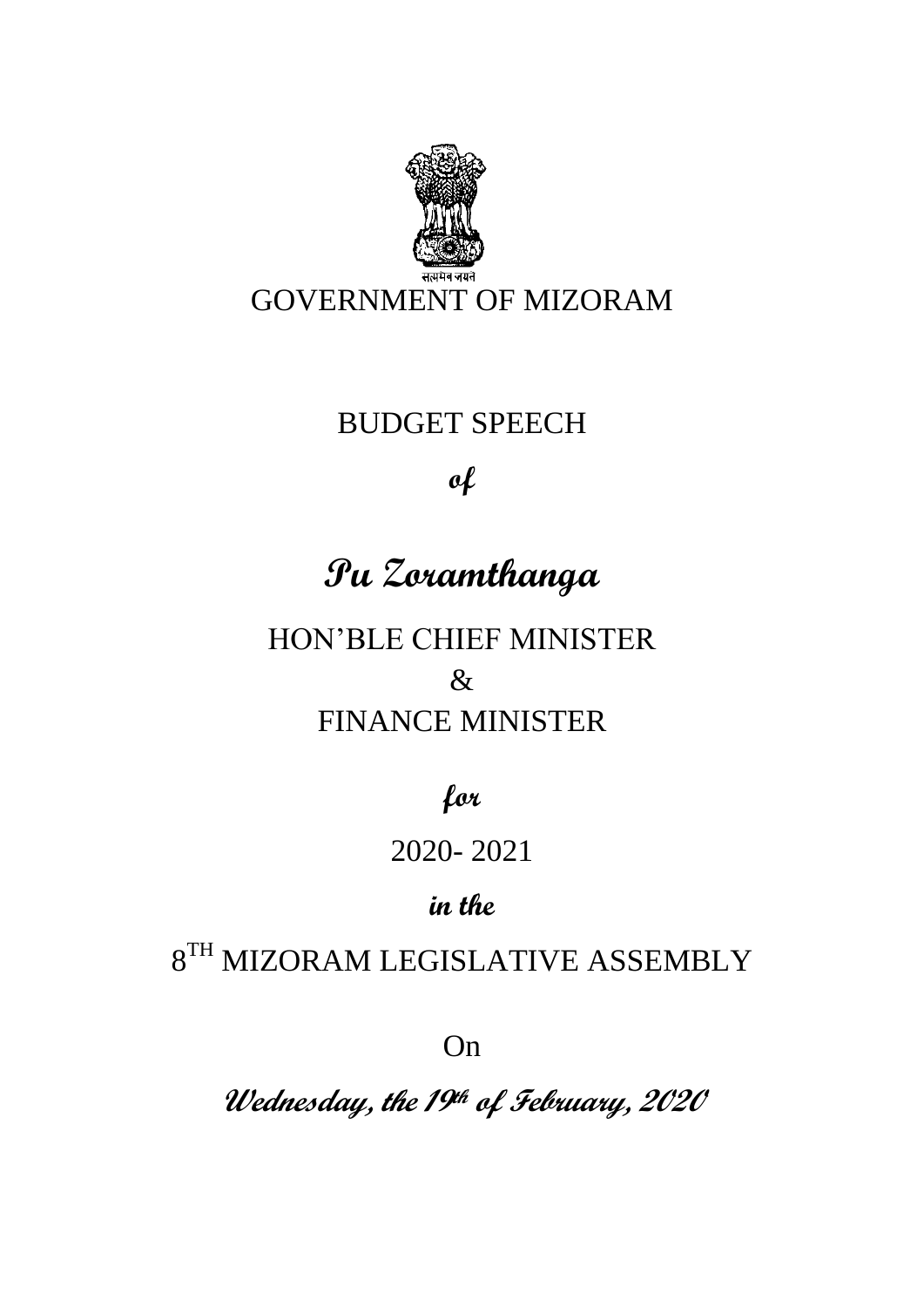# **SPEECH OF THE FINANCE MINISTER AT THE PRESENTATION OF BUDGET FOR THE YEAR 2020-21**

Mr. Speaker Sir,

With your permission, I am honoured to rise before this august House to present the Estimates of receipts and expenditures for the year 2020-21 and Supplementary Demand for Grants for 2019-20.

- 2. Last year, I had presented a Vote on Accounts due to observance of Election Model Code of Conduct for the last General Election of India. This time, we are fortunate to present as a full Budget for the following year.
- 3. Mr. Speaker Sir, I would like to inform this House that this year's Budget Session is held one month ahead of the usual schedule in the previous years. This bold step has been taken not only to present our Budget in line with Union Budget at Parliament but also to curb the rush of expenditure at the fag end of financial year. Since additional budget allocation was not given from last week of January 2020 onwards, departments will not have to incur huge expenditures at late stage.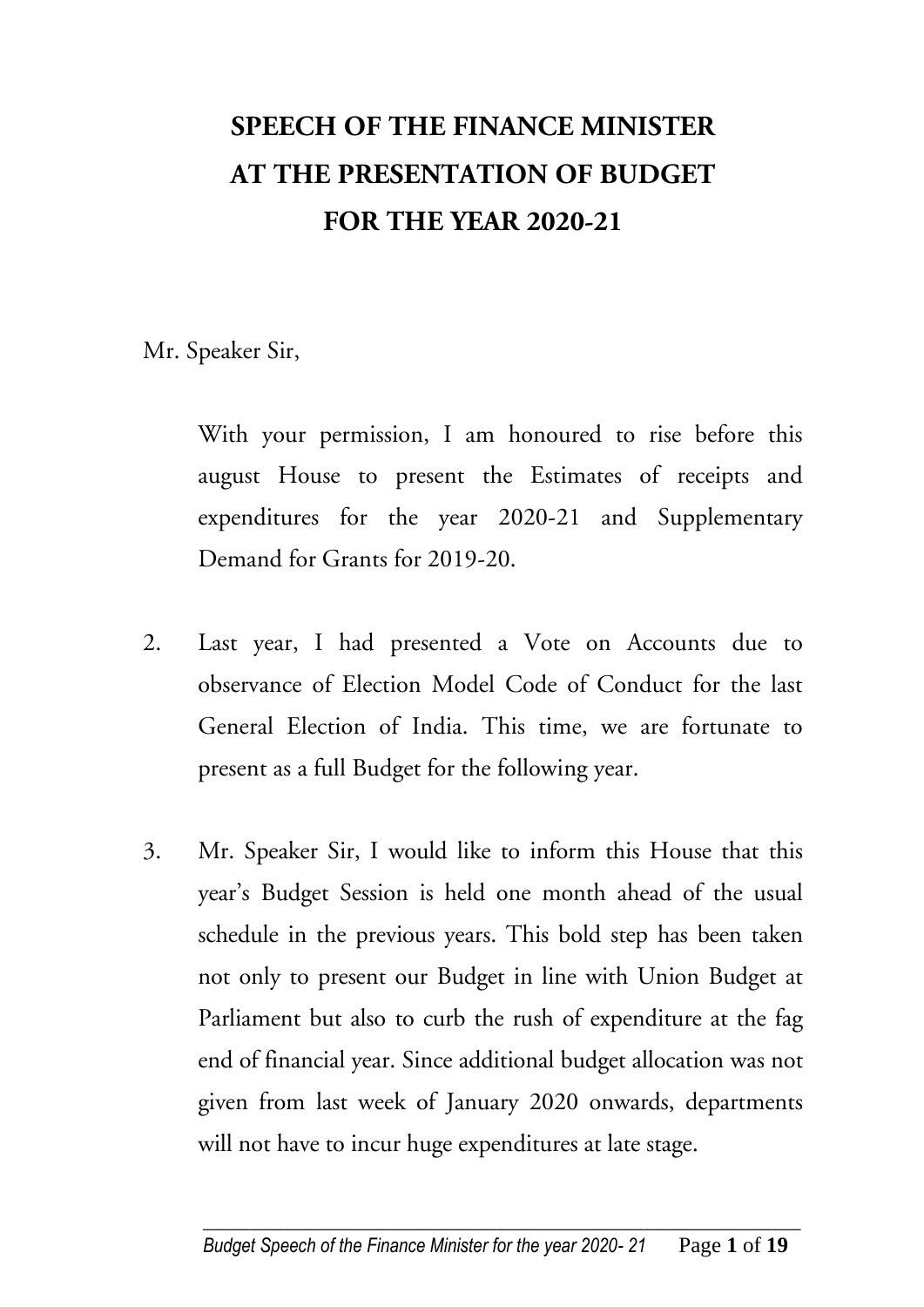4. However, I have to let this august House to note that the basic attribute of the State Budgets like Mizoram depends basically on the recommendations of Finance Commissions. Recently, the Union Cabinet had extended the term of the Fifteenth Finance Commission (FC-XV) and the Commission is to submit its final report covering financial years from 2021-22 to 2025-26. In the meantime, the Fifteenth Finance Commission had submitted its Interim Report for Financial Year 2020-21, and the Union Budget has also been prepared largely in line with the interim report of the Commission. For this particular year, the Commission decided to distribute 41% of the tax proceeds between the 28 States in India. Under these formulae, the share of Mizoram is 0.506% which is quite satisfactory. However, the actual transfer for Mizoram State as reflected in the Union Budget is even less than the amount recommended by the Commission.

Further, during the Fourteenth Finance Commission period, Post Devolution Revenue Deficit Grant (PDRDG) was recommended for 11 States which was reduced to 7 States in 2019-20. Now, the present Commission, in its report, has recommended 14 States to get similar benefit of this grant, which resulted in a sizeable reduction of the share of Mizoram.

5. In view of the above, I am not in a position to present the most desirable budget. However, it would be of a great benefit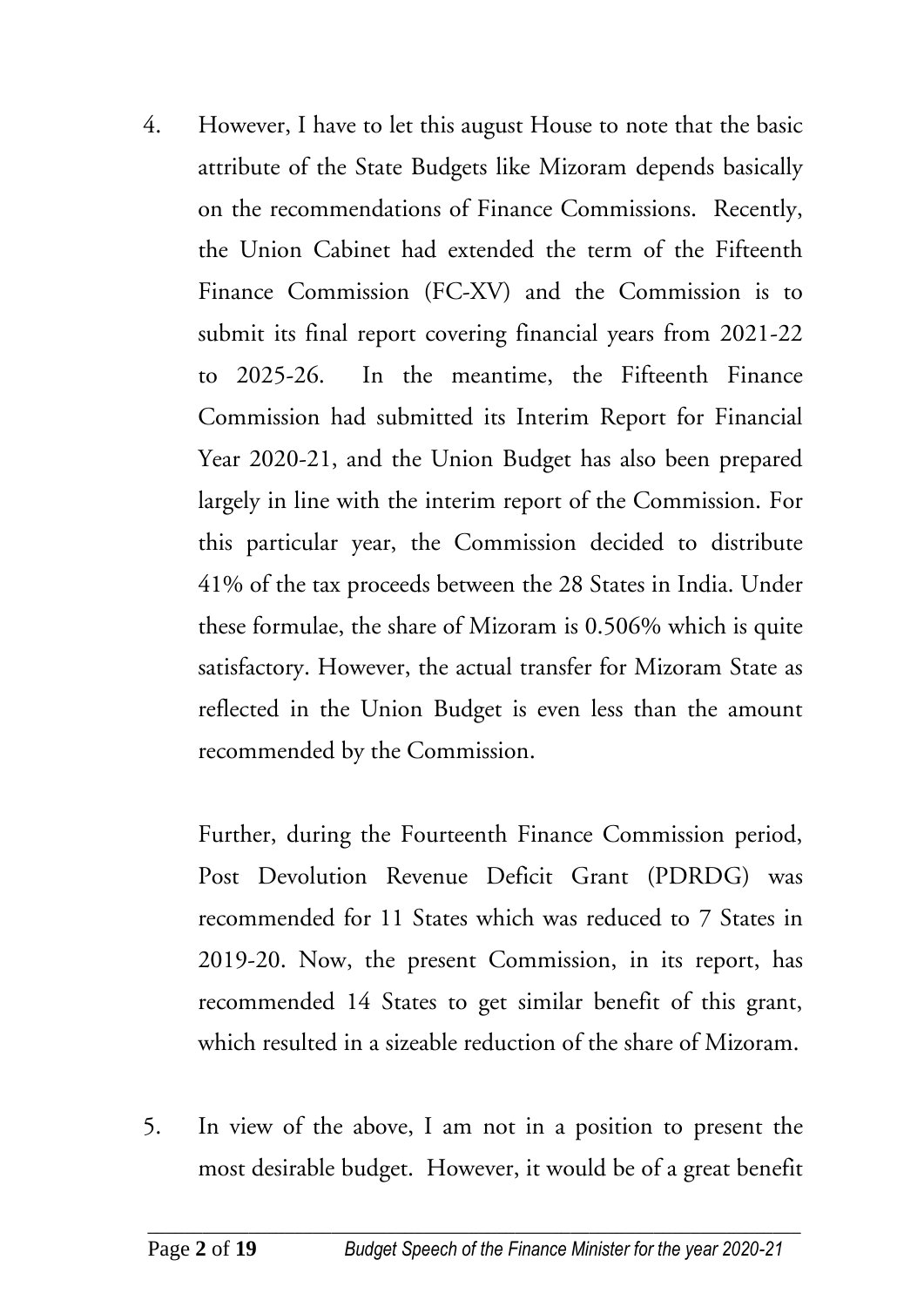if we can take this as an opportunity for an initial point to strive harder for our own course, self-sufficiency and to venture for more scope of revenue sources.

- 6. At the same time, we also receive a gainful recommendation. We have been recommended to receive  $\bar{\tau}$  93.00 crore as Rural Body Grant which was not recommended by Fourteenth Finance Commission. This is a blessing for the rural population as the fund can be utilized for various developmental activities at Village Council levels. The fund for Urban Local Body Grant has also been raised to  $\bar{\tau}$  45.00 crore from  $\bar{\tau}$  37.00 crore recommended during 2019-20, which will be effectively utilized to improve our urbanization activities.
- 7. We also observed an increase in our allocation for State Disaster Response Fund (SDRF) that comes to  $\bar{\tau}$  47.00 crore against last year's receipt of  $\bar{\tau}$  18.00 crore. The Commission recommended that 20% of the fund can be utilized for Mitigation purposes which will be a great relief for the State.
- 8. One interesting information I would like to share this House is about our significant improvement in realization of our State's Own Revenue. This year, there was a big jump in our revenue projection at an increasing rate of 27.97% from the previous year's estimate. This was questioned from various quarters in the midst of our execution of Prohibition in Liquor selling,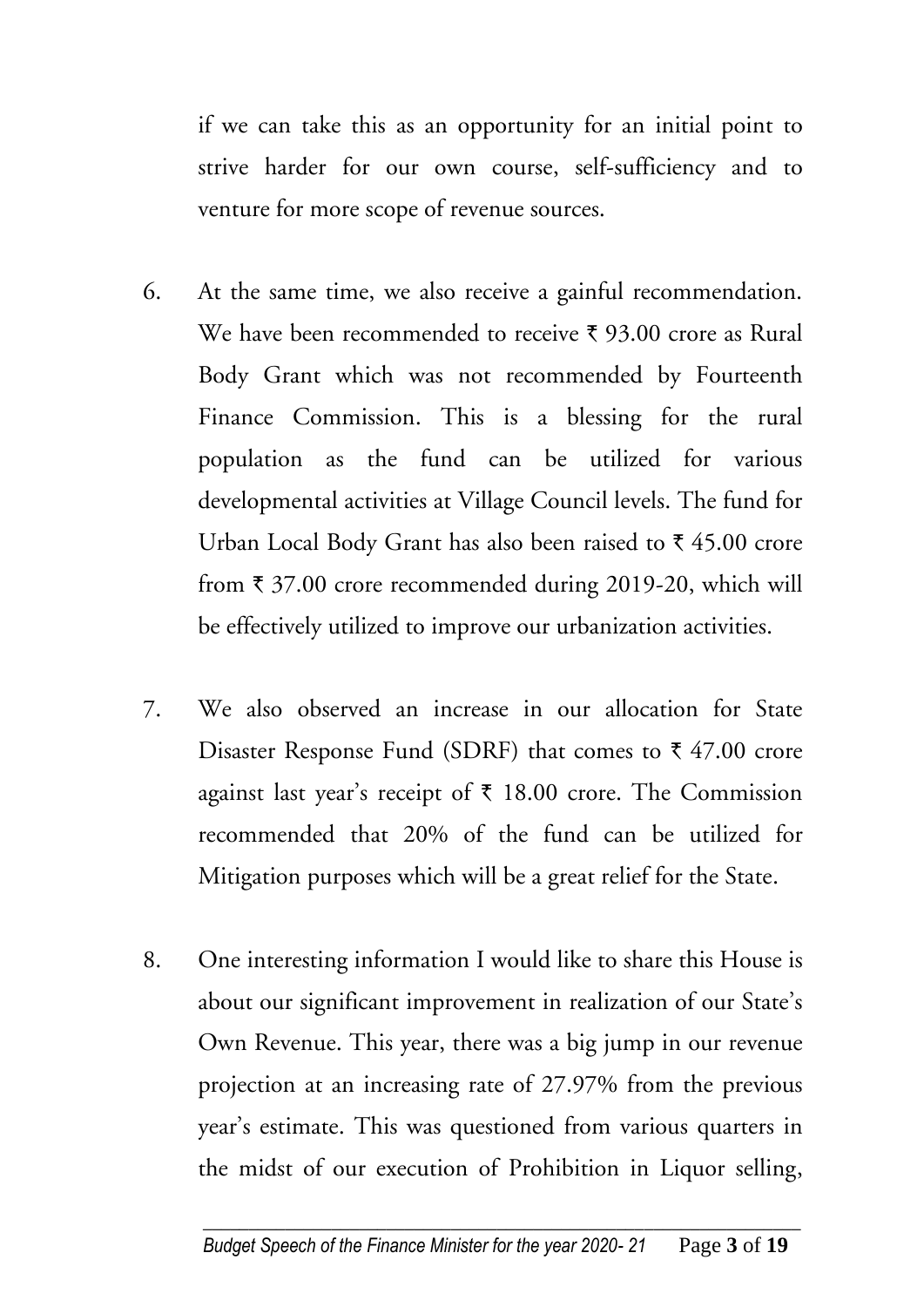thereby reducing a portion of revenue earning. However, the progressive revenue realized till December, 2019 is  $\bar{\tau}$  836.39 crore, which is 83.16% of the total projection for the year. Here, I would like to acknowledge the due diligence and efficiency of Government officials at all levels, and the willingness and compliance of the people in paying taxes and other obligations. Hence, I am confident that the remaining 16.84% will be achieved comfortably during the last quarter of 2019-20. Meanwhile, we must not forget our economic backdrops and a long ladder to climb that call for more efforts to attain a sustained economy.

#### **OVERVIEW OF THE STATE'S ECONOMY:**

- 9. Mr. Speaker Sir, I would like to highlight a brief overview of our State's economy through few selected economic indicators like Revenue Surplus or Deficit, Fiscal Deficit, and Sustainability of Debt, which are mostly measured in terms of GSDP.
- 10. I am delighted to inform this House that the State of Mizoram witnesses significant progress in terms of economic and social progress. GSDP for 2020-21 is estimated to be  $\bar{\tau}$  31,240.56 crore at Current Price against current year's estimate of  $\bar{\tau}$  26,563.78 crore that presents a growth rate of 17.61%, which is slightly lower than the previous year's growth rate of 19.44%, the factual growth will be ascertained when actual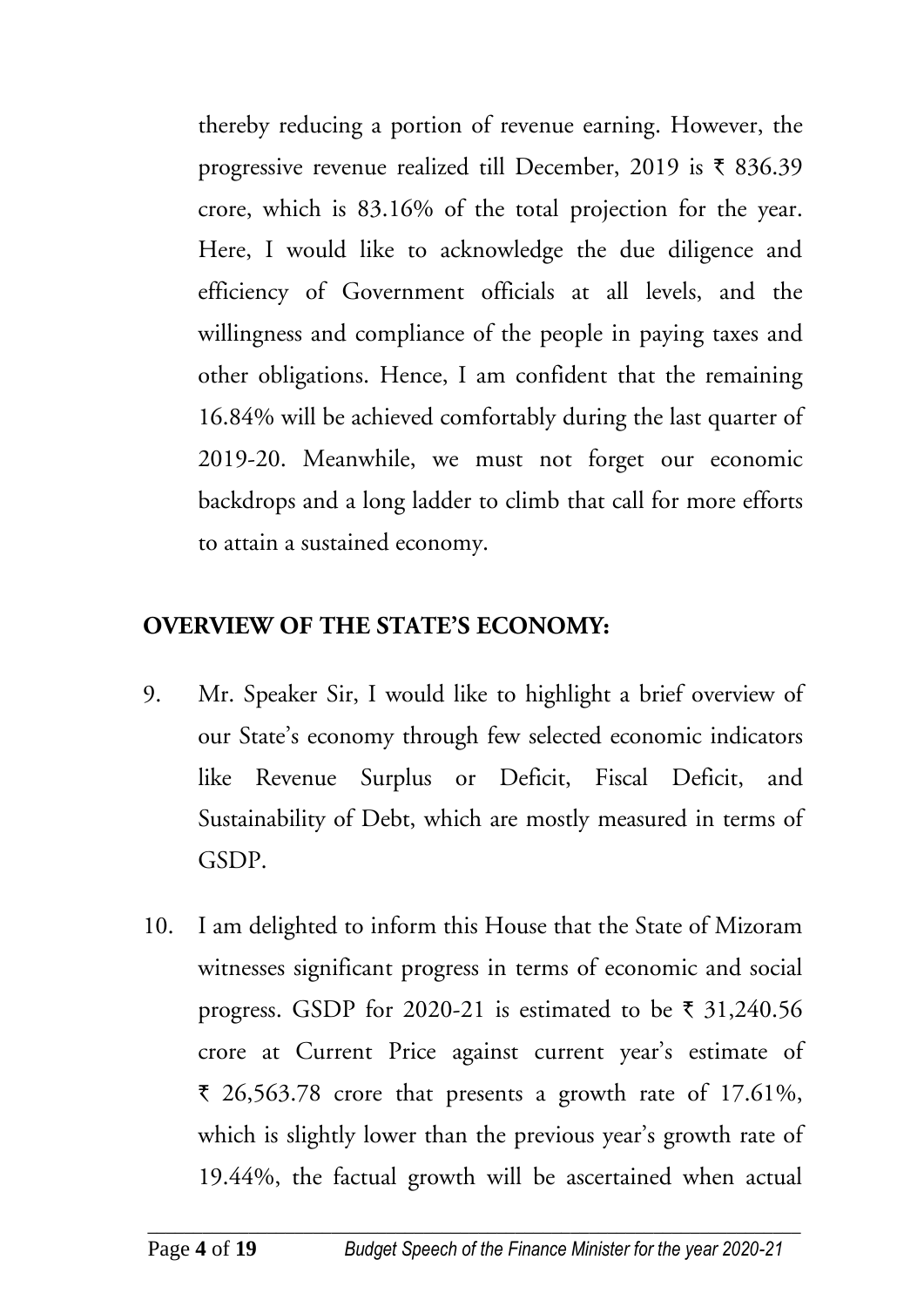GSDP figure for 2019-20 is finalised. Nevertheless, the contribution of service sector is extremely high over primary and industrial sectors, we need to maintain stability and an attempt for achieving more balanced sectoral contributions.

- 11. State's own Revenue will stand at 12.72% of the total Revenue Receipt which is highly appreciable and also at 3.98% of GSDP which is at an approximate level compared to previous year's figure.
- 12. In spite of our limited revenue resources, I aimed at maintaining a revenue surplus of  $\bar{\tau}$  763.11 crore which will create some space for allocating funds for capital investments.
- 13. The estimated Fiscal Deficit for the year 2020-21 is  $\bar{\tau}$  519.69 crore, which is 1.66% of the GSDP. Primary Deficit for 2020- 21 is also estimated at  $\text{\textsterling}150.02$  crore, which is 0.48% GSDP.
- 14. The additional debt that will accumulate from current year's BE will be  $\bar{\tau}$  253.34 crore. The accumulated outstanding debts, therefore, will be  $\bar{\tau}$  8701.26 crore and the Debt/GSDP ratio is **27.85%.** We have seen an optimistic trend in our debt sustainability during the last five years, i.e., **47.91%** in 2015- 16; **41.09%** in 2016-17; **41.15%** in 2017-18; **32.89%** in 2018-19; and **29.25%** in 2019-20. It is a good indication to have the Debt/GSDP ratio at **27.85**% in 2020-21.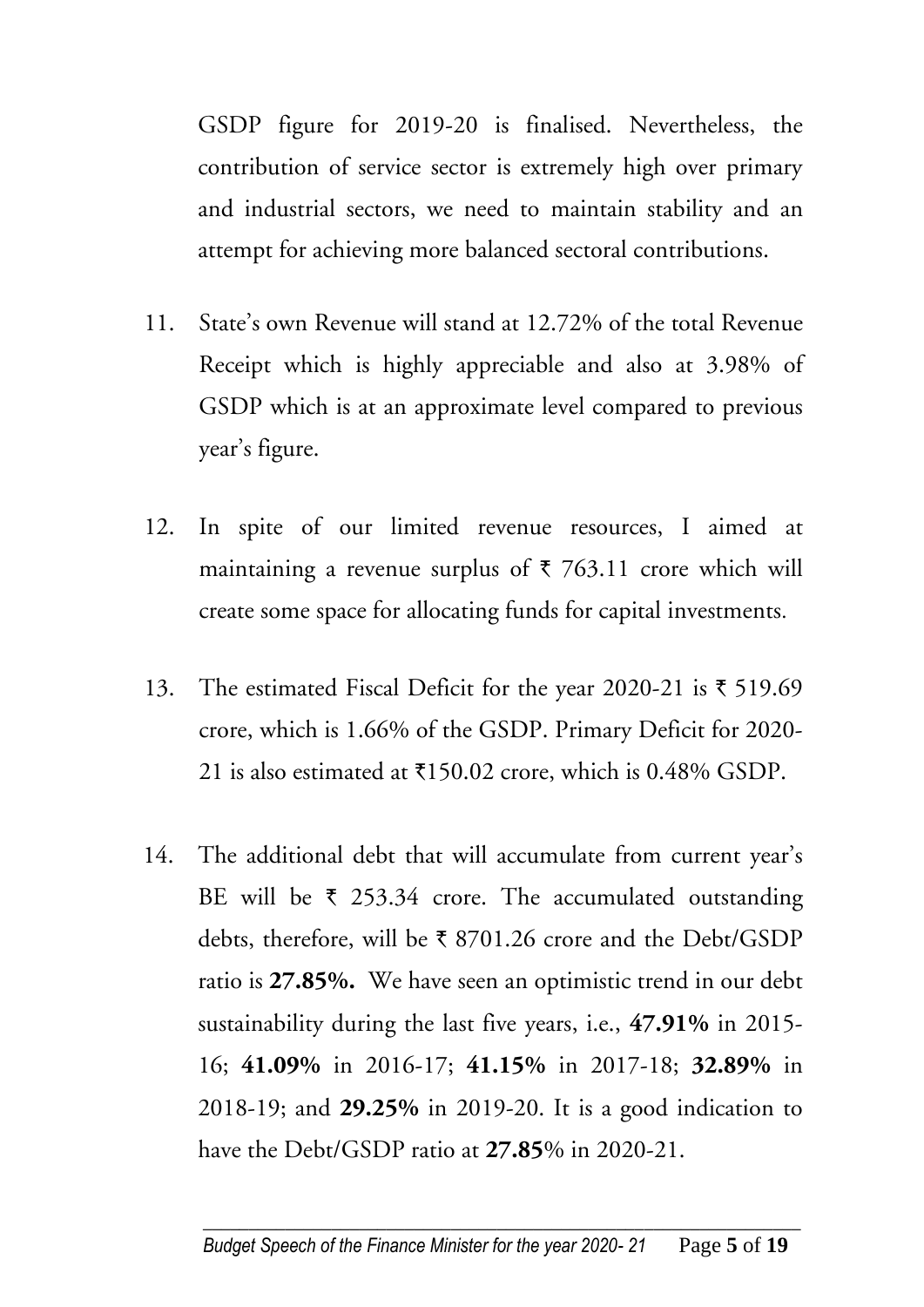### **BUDGET ESTIMATES 2020-2021:**

#### **I RECEIPTS:**

#### **A. Revenue Receipts:**

15. As we are all aware, the main sources of income of a State comprise of State's Own Tax and Non-Tax Revenues, Devolution of the Tax proceeds of the country as recommended by Finance Commission, various grants received from the Centre and Loans and Advances availed from various institutions.

#### 16. **State's Own Tax and Non-Tax Revenue:**

The projected earnings from our State's Own Tax Revenue is  $\bar{\tau}$  661.69 crore which is 15.34% increase from current year's BE of  $\bar{\tau}$  573.69 crore. Further, we are trying to achieve  $\bar{\tau}$  583.07 crore from our Own Non-Tax Revenue compared to 2019-20 BE of  $\bar{\tau}$  459.30 crore, which is a substantial increase of 26.95%.

Therefore, the aggregate estimated amount of State's Own Tax and Non-Tax Revenue for 2020-21 become ₹ 1244.76 crore at an estimated growth of 20.50% compared to current year's BE.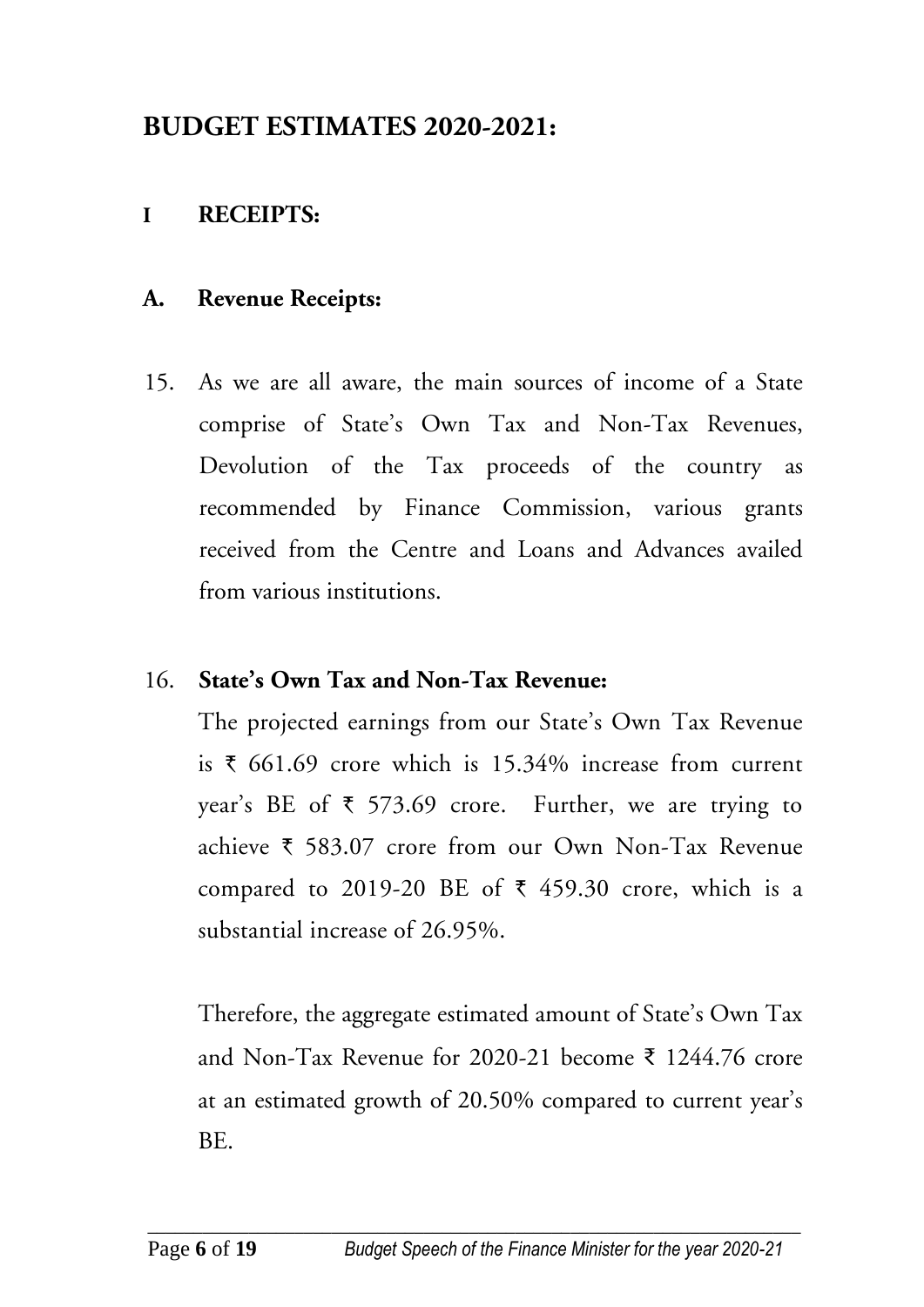#### 17. **Tax Devolution:**

Secondly, the amount fixed by the Govt. of India from transfer of tax proceeds for 2020-21 is  $\bar{\tau}$  3967.96 crore which is 2.13% increase from current year's BE. In fact, this is far lower than the State Government's pre-assessment, where an increase of at least 10% was expected.

#### 18. **Grants-in-Aid:**

It is estimated to receive  $\bar{\tau}$  1968.00 crore during 2020-21 as a grant recommended by the Fifteenth Finance Commission which is  $\overline{\zeta}$  748.00 crore less than current year's BE. This comprises of Post Devolution Revenue Deficit Grants ( $\bar{\tau}$  1422.00 crore) and Special Grants ( $\overline{\xi}$  546.00 crore). This is quite unexpected for the State of Mizoram as the amount is much less than the recommendations of the previous Commission.

Besides, it is also estimated that  $\bar{\tau}$  185.00 crore will be received towards other Grants (including Rural Local Body Grants of ` 93.00 crore, Urban Local Body Grants amounting to ` 45.00 crore, and State Disaster Response Fund amounting to  $\bar{x}$  47.00 crore).

## 19. **Centrally Sponsored Schemes (CSS) and Externally Aided Projects (EAPs):**

We have estimated  $\bar{\tau}$  2033.39 crore from various Centrally Sponsored Schemes and Externally Aided Projects. We also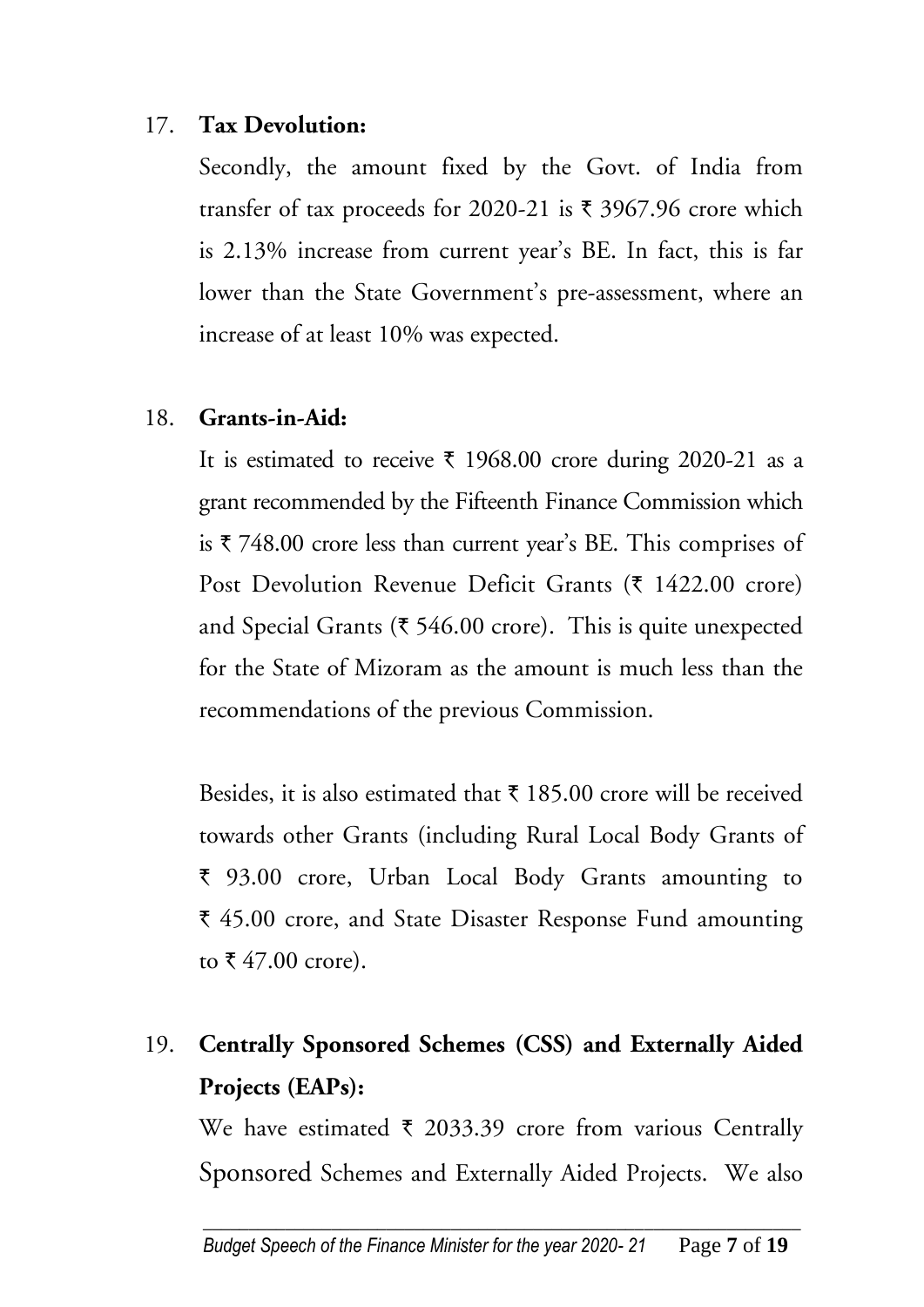expect to receive  $\bar{\tau}$  385.85 crore from other transfers like NLCPR, NEC, ST Welfare Grants, Central Road Funds etc.

**20.** The total Projected Revenue Receipt for the year 2020-2021 is ₹ 9784.96 crore.

#### **B. Capital Receipts:**

#### 21. **Internal Debts:**

A sum of  $\bar{\tau}$  875.03 crore is estimated to be received from Internal Debts of the State. Internal Debts include various loans, such as:  $\bar{\xi}$  680.00 crore from Market Loans,  $\bar{\xi}$  170.00 crore from NABARD,  $\bar{\tau}$  10.00 crore from National Cooperative Development Corporation,  $\bar{\tau}$  5.00 crore from Rural Electrification Corporation and  $\bar{\tau}$  10.00 crore from Power Financing Corporation, etc.

#### 22. **Loans and Advances:**

A sum of  $\bar{\tau}$  13.85 crore is expected to be availed from the Loan portion of Special Schemes through Externally Aided Projects, etc.

#### 23. **Recovery of Loans and Advances:**

A capital receipt of  $\bar{\tau}$  41.16 crore is expected to be received from recovery of Loans from Government Servants, Cooperative Societies, and Loans for Housing etc.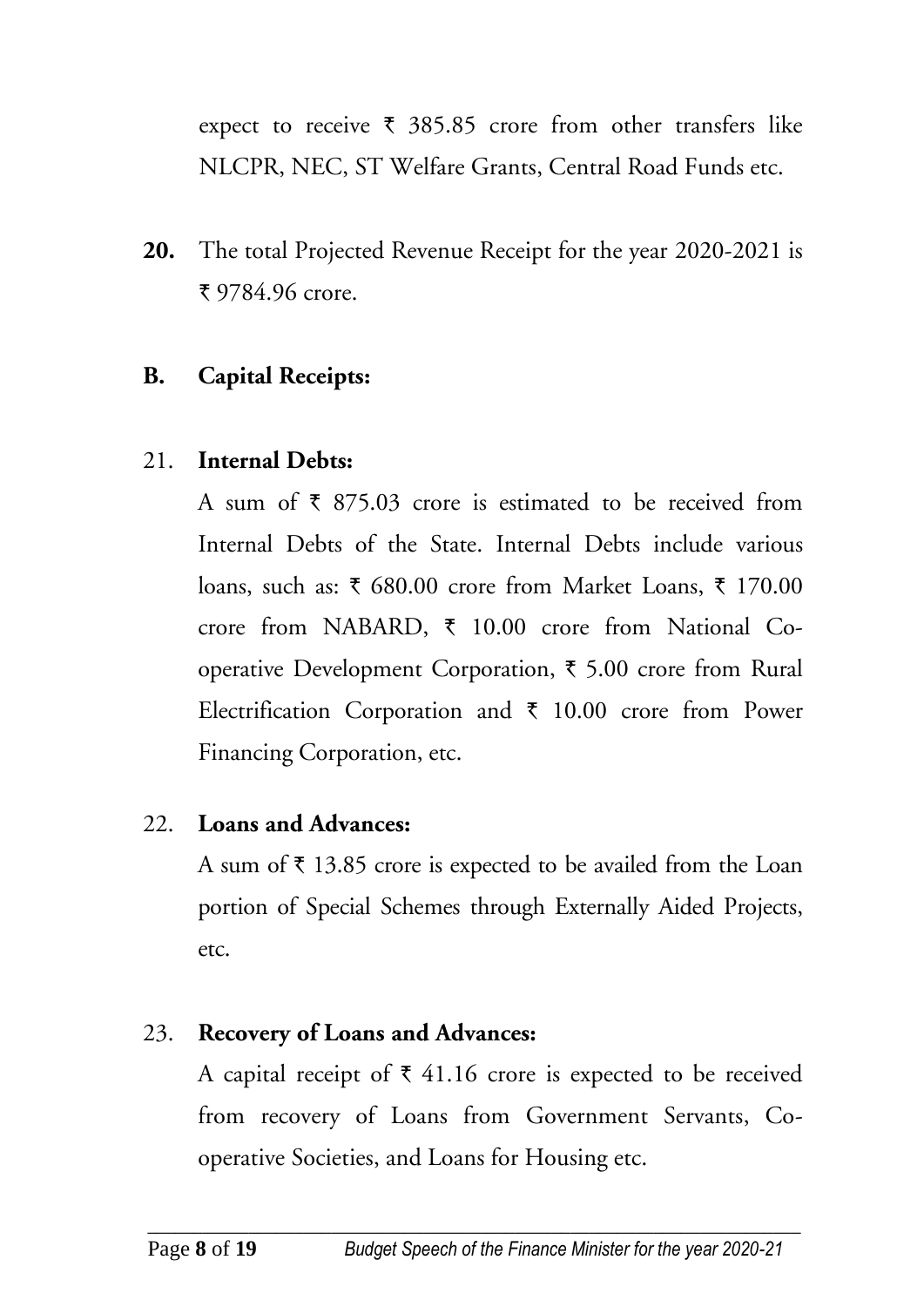- 24. **The total estimate for Capital Receipts** to be realized for the year 2020-21 is  $\overline{\xi}$  930.04 crore which is 10.02% higher than current year's projection of  $\bar{\tau}$  845.30 crore.
- 25. The **Overall Receipt comprising of Revenue and Capital** is estimated to be  $\bar{\tau}$  10715.00 crore, which is  $\bar{\tau}$  22.70 crore higher than BE of 2019-20.

#### **II DISBURSEMENTS:**

#### **A. REVENUE AND CAPITAL EXPENDITURES:**

#### 26. **Revenue Expenditure:**

The total Disbursement for Revenue Expenditure for the year 2020-21 is estimated to stand at  $\bar{\xi}$  9021.85 crore, which is 84.20% of the total Budget Estimate.

27. The scope of Revenue expenditure is very wide. It includes, expenditures on Salary of employees, pensionary charges, Interest payments, expenditure on large sectors like Education, Sports, Road Maintenance, Power Purchase, Water supply, District Administration, Secretariat Administration, Home, Jails, Police, purchase of food grains, etc. It also includes maintenance cost of infrastructure projects which were already commissioned by the State Government. Further, certain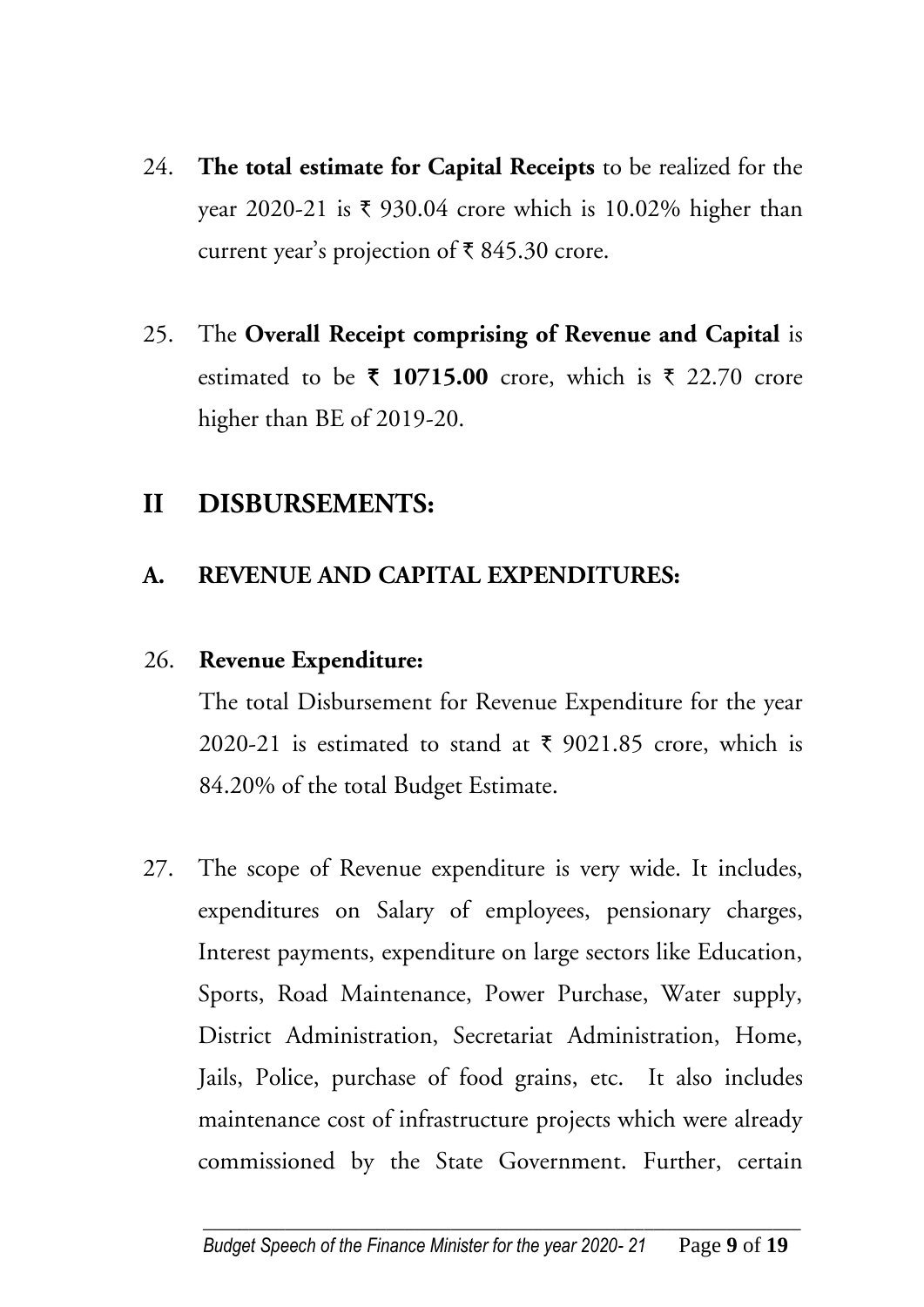Ministries of the Govt. of India have ceased to release salary portion of those employees whose engagements and salaries are paid from CSS Schemes; and the State has to desperately meet their salaries until the Scheme is terminated which increases the Revenue Expenditure.

#### 28. **Capital Expenditure:**

Mr. Speaker, the total fund earmarked for Capital Expenditure to the development of the State amounts to  $\bar{\tau}$  1693.15 crore, which is 15.80% of the total estimated expenditure. Capital expenditure is mainly for creation of assets for the Public including lands and buildings, sports infrastructures, roads and bridges, irrigation, large machineries, etc. As the Government of India reduced the Share of Taxes of most States along with Deficit Grants, we need to find more scope for generating revenues for establishing space towards Capital investments.

29. The Net estimated expenditure for 2020-21 including Revenue and Capital, that corresponds to the total estimated receipts comes to **` 10715.00 crore.**

#### **B SECTORAL ALLOCATIONS:**

#### 30. **General Services Sector:**

This Sector comprises the general organs of the states like Legislature, General Administration and District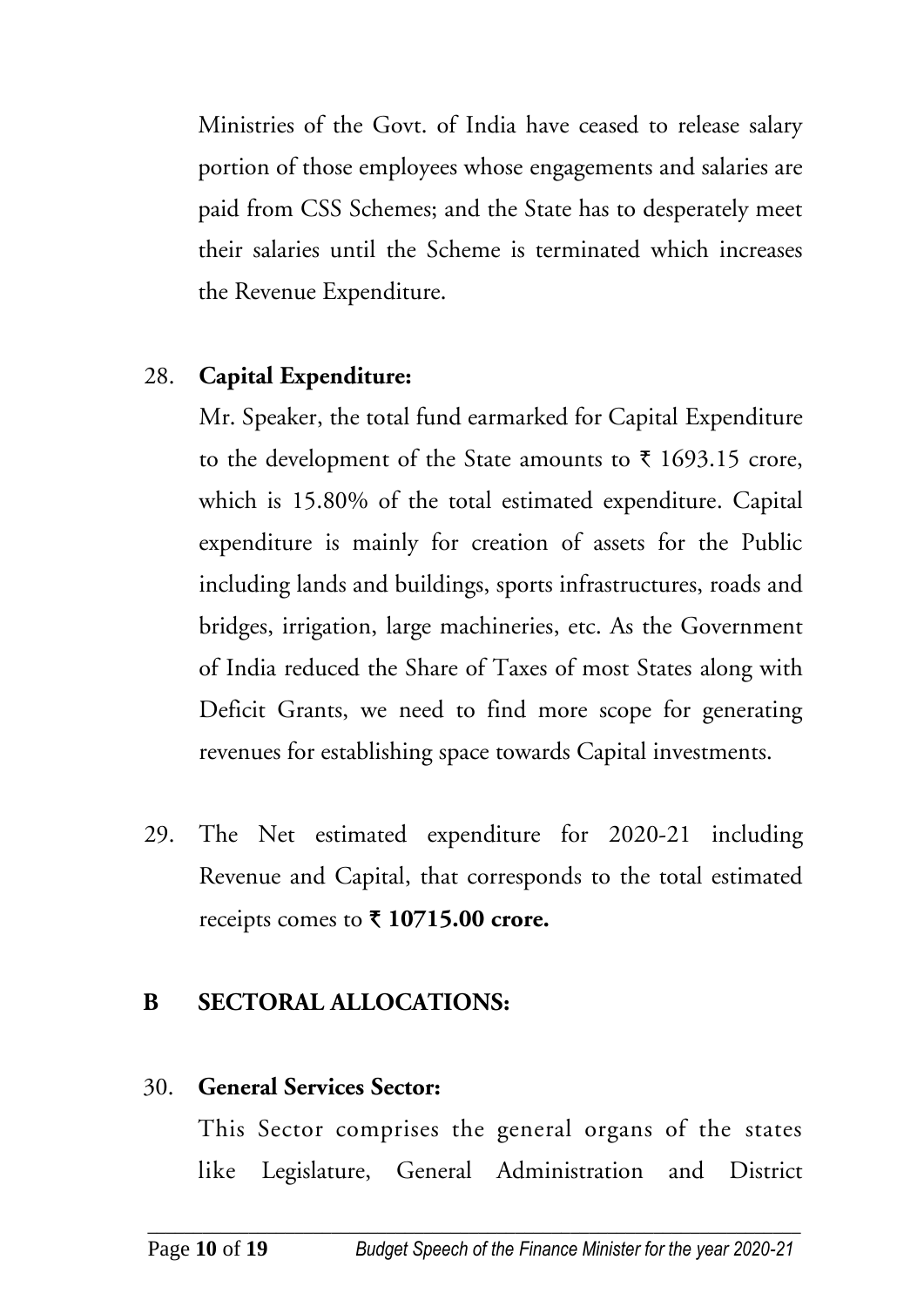Administrations, Election, Fiscal services (Finance and Accounts, Taxation, Land Revenue, Excise, Transports, Goods & Services), Home etc.

A sum of  $\bar{\tau}$  4073.08 crore ( $\bar{\tau}$  3100.08 crore for Revenue section and  $\bar{\tau}$  973.00 crore for Capital section) which is 38.01% of the total Budget will be allocated under this Sector.

#### 31. **Social Services Sector:**

A sum total of  $\bar{\tau}$  3659.07 crore ( $\bar{\tau}$  3553.32 crore from Revenue portion and  $\bar{\tau}$  105.75 crore out of Capital portion) which is 34.15% of the total Budget will be allocated for this Sector. Social Services Sector consists of Education, Health, Water Supply and Sanitation, Local Administration and District Councils, Social Welfare, etc.

#### 32. **Economic Services Sector:**

An allocation of  $\bar{\tau}$  2790.83 crore ( $\bar{\tau}$  2548.72 crore from Revenue section and  $\text{\textsterling}242.11$  crore from Capital section) will be made for Economic Services Sector which forms 26.05% of the total Budget.

This Sector comprises of Agriculture and allied Services, Rural Development, Irrigation and Flood Control, Industries and Mineral, Communication, Science & Technology, Environment, Civil Supplies, etc.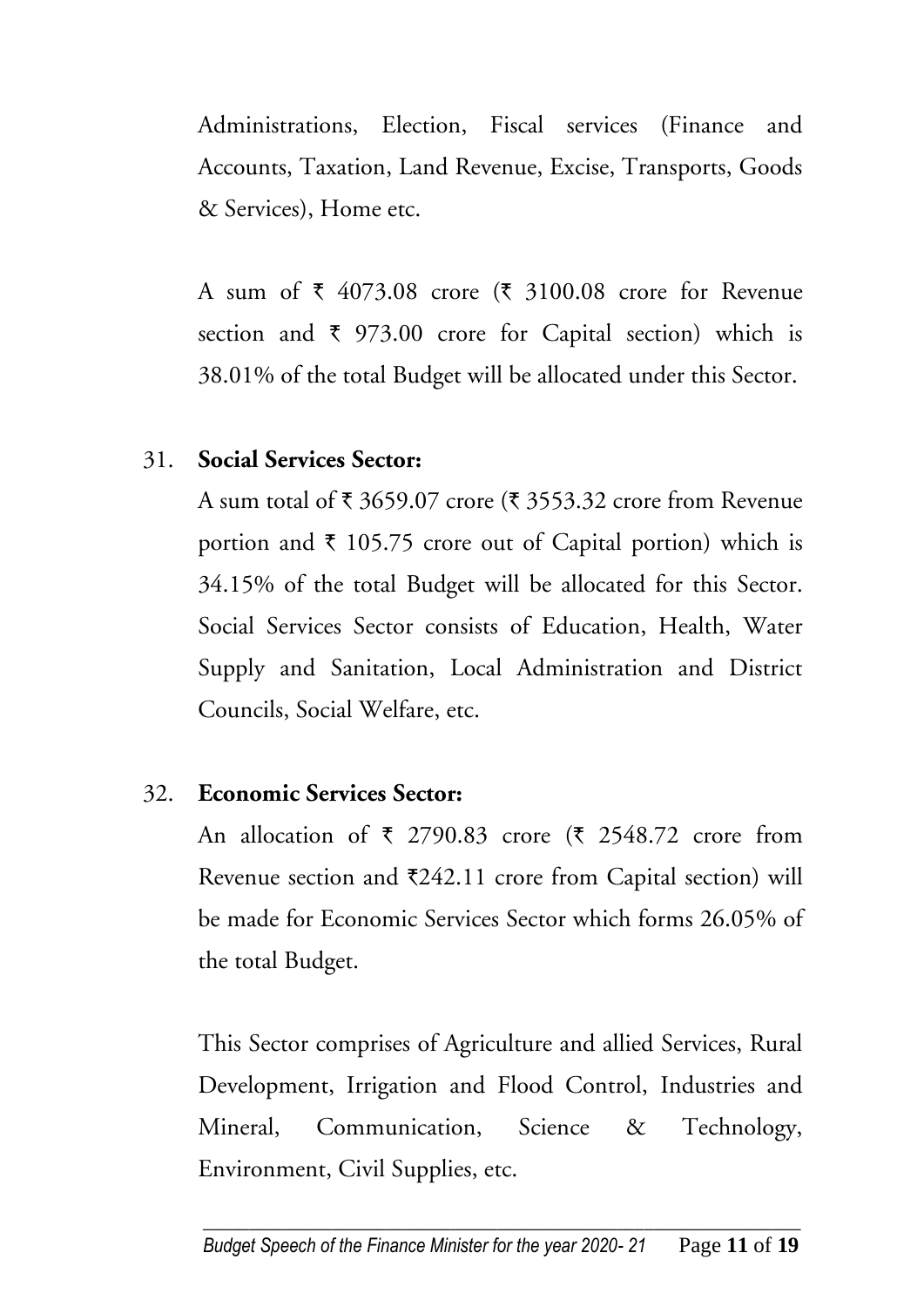#### **C ALLOCATIONS ON PRIORITY SECTORS:**

- 33. It is an intense vision of my Government that the Socio-Economic Development Programme (SEDP), which is the Flagship programme, will be the leveraging force of the economic activities of the State. Our own resources will contribute a smaller part of economic activities. However, our major activities of SEDP will be taken up by pulling funds from line Ministries as well as external sources, i.e., multilateral and bilateral funding sources. Sectors like Agriculture, Horticulture, AH&Vety, Commerce & Industries Tourism, Sports, Water Supply and Road infrastructures, etc will be taken up through project-based funding. As one of the initiatives to support project proposals, an EAP-Cell has been established in Finance Department which is assisted by a reputed Consultancy Firm. The Consultants will support the State in identifying potential funding areas and select priority sectors, help departments in project appraisals and validating the project proposals as well as project monitoring.
- 34. Out of the available resources within the State Budget, I propose to allocate a sum total of  $\bar{\tau}$  51,300.00 lakh for various activities of SEDP of which the following important activities will be carried out:-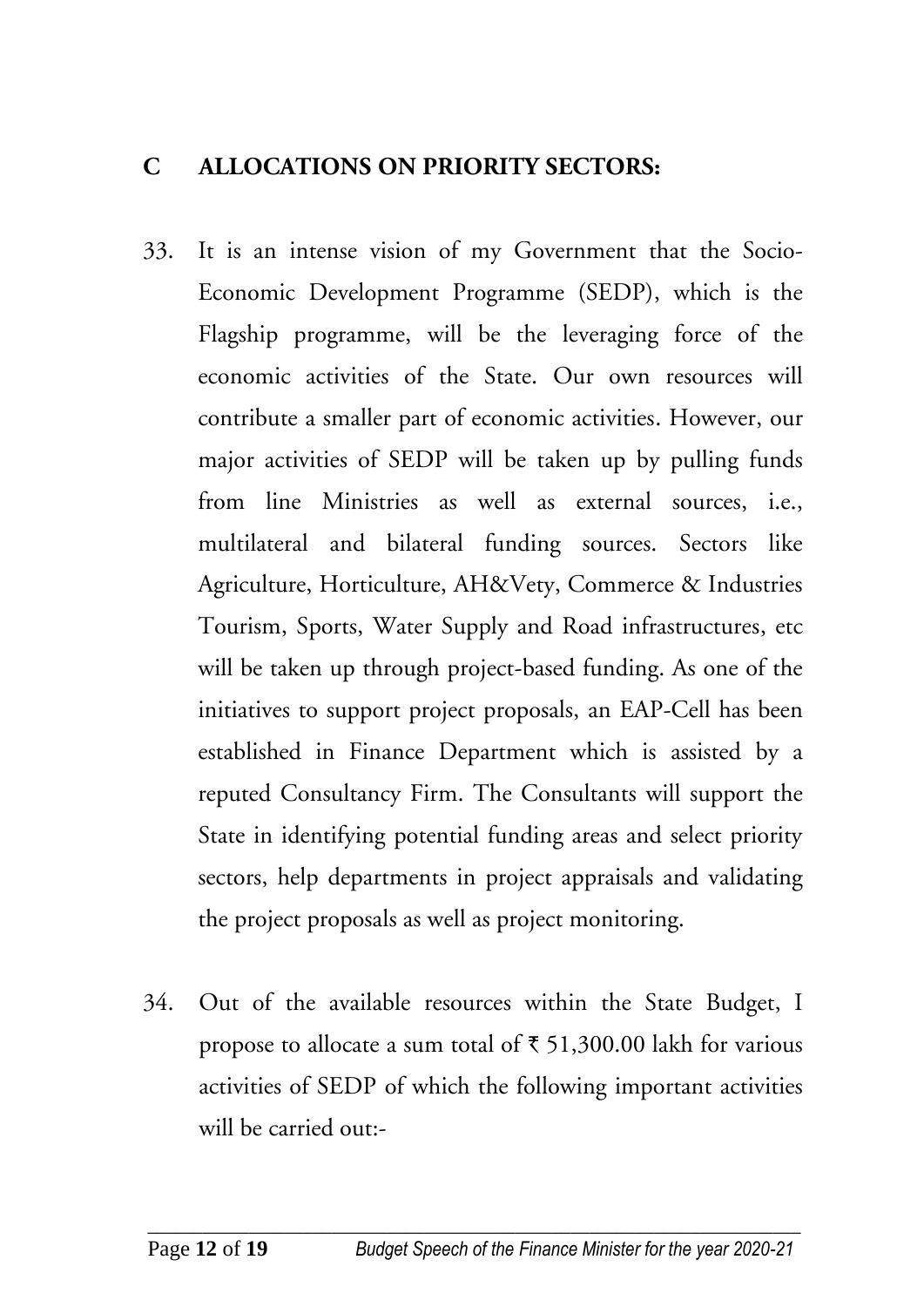- a) A sum of  $\bar{\tau}$  20,000.00 lakh is proposed for counterpart funding of the projects to be taken up through different development programmes so that more funds can be availed from outside. This can be increased on need basis. In addition to this,  $\bar{\tau}$  500.00 lakh is earmarked for consultancy charges to be utilized by various departments for preparation of DPRs etc.
- b) Apart from the above allocation, I propose to set aside ` 5,000.00 lakh for continuation of the on-going works under SEDP.
- c) It is felt imperative to put a certain amount of fund for protection and maintenance of Roads in Mizoram. A sum of  $\bar{\tau}$  8,000.00 lakh is proposed to be set aside for maintenance of roads during the coming financial year.
- d) Health Care is another priority of my Government. To ensure that the subscribers of Mizoram State Health Care Scheme are receiving timely reimbursement of their medical expenses, a sum of  $\bar{\tau}$  2,000.00 lakh is proposed for allocation under Mizoram State Health Care Scheme.
- e)  $\bar{\tau}$  1,000.00 lakh is earmarked for facilitating the requirements of Zoram Medical College.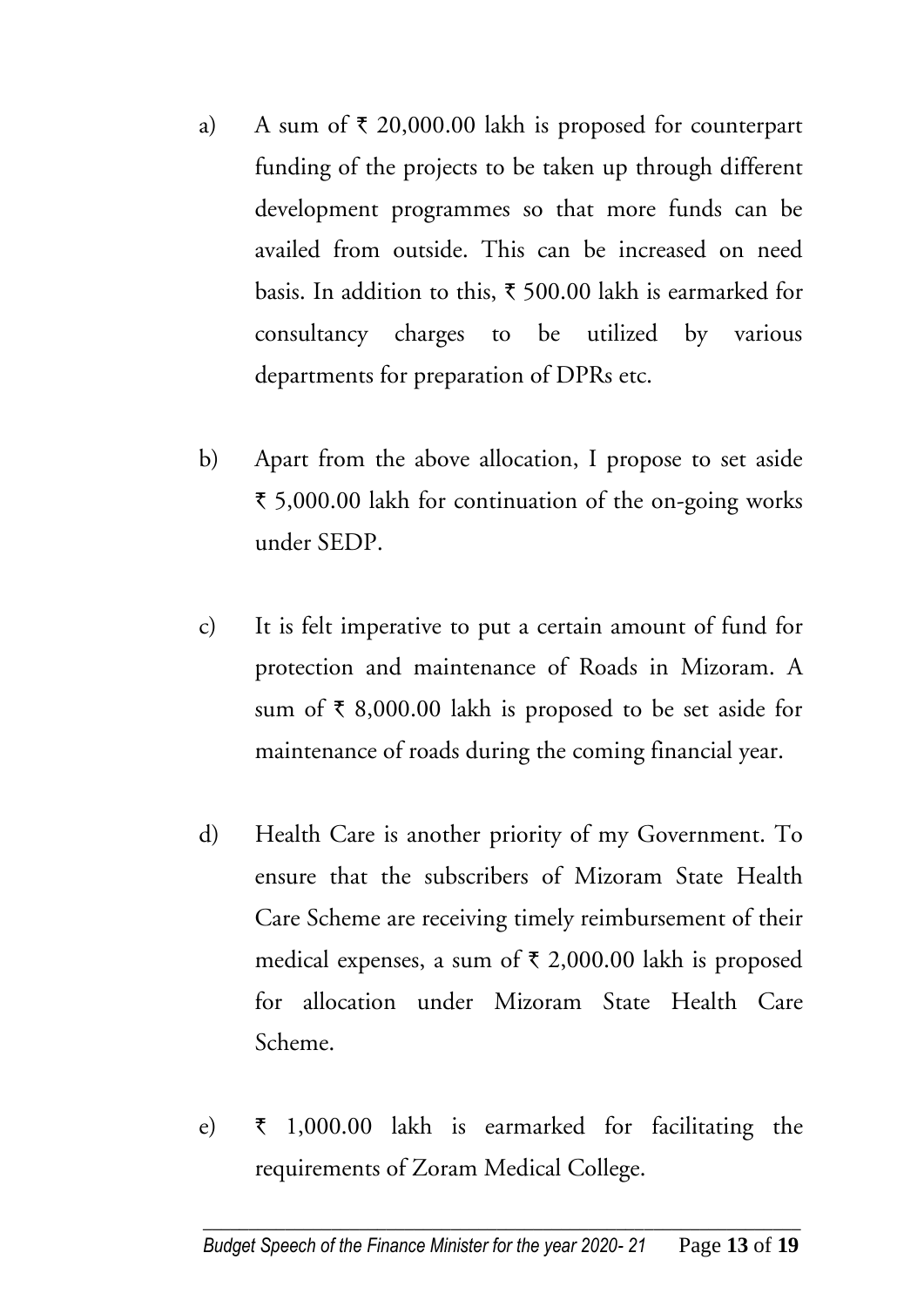- f) Youth developments and promotion of Sports are our priority segments. Hence, I propose to allocate a sum of ₹ 300.00 lakh and ₹ 500.00 lakh respectively for the two departments.
- g) In order to support the initiatives on rehabilitation of our youths who suffered due to alcoholic consumption and drug-abuse, I propose to allocate  $\bar{\tau}$  500.00 lakh for this purpose.
- h) Over and above, a sum of  $\bar{\tau}$  13,500.00 lakh is proposed for taking up of State's priority projects under SEDP which will be utilized with the approval and recommendation of the State Planning Board.
- 35. Apart from the fund allocated for maintenance of roads under SEDP, a sum of  $\bar{\xi}$  4,000.00 lakh is proposed to be allocated for maintenance, up-keeping and improvement of roads which will be at the discretion of Road Fund Board under Public Works Department.
- 36. This time, through Rural Local Body Grant recommended by Fifteenth Finance Commission, we are given the opportunity to take initiatives on village level developments across the State, which is not witnessed in the previous years. A total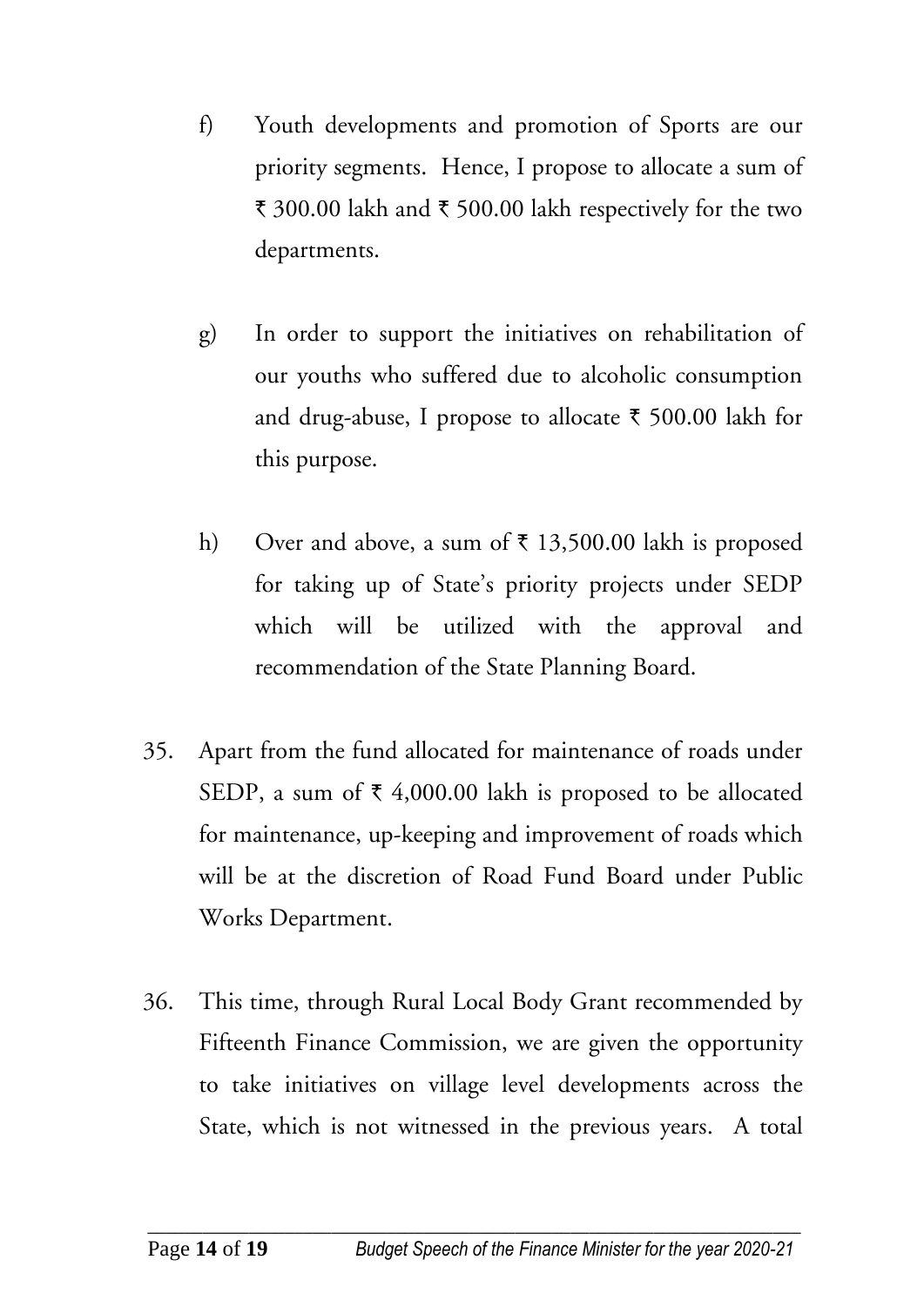sum of  $\bar{\tau}$  9300.00 lakh will be allocated towards rural activities.

- 37. A total sum of  $\bar{\tau}$  5200.00 lakh will be allocated for State Disaster Response Fund, of which  $\bar{\tau}$  4700.00 lakh will come from the Centre and  $\bar{\tau}$  500.00 lakh will be the State's Matching Share. Out of the total fund, 20% i.e.,  $\bar{\tau}$  1040.00 lakh will be earmarked for disaster mitigation, which was not available in the previous years.
- 38. A sum of  $\bar{\tau}$  500.00 lakh is proposed for rehabilitation and settlement of the displaced victims of insurgency of Mizoram.
- 39. A sum of  $\bar{\tau}$  1,000.00 lakh is earmarked for continuation of Vehicle Parking House Support Scheme (PAHOSS).
- 40. With a view to support Co-operative activities, a sum of ₹ 1000.00 lakh will be earmarked for availing subsidized loans, which will be utilized for strengthening and promoting Cooperative Societies.
- 41. In spite of our limited resources, efforts were taken into considerations for providing sizeable amount of funds for administration and management of our Autonomous District Councils and Development Councils. A sum of  $\bar{\tau}$  45,106.49 lakh will be allocated for the three Autonomous District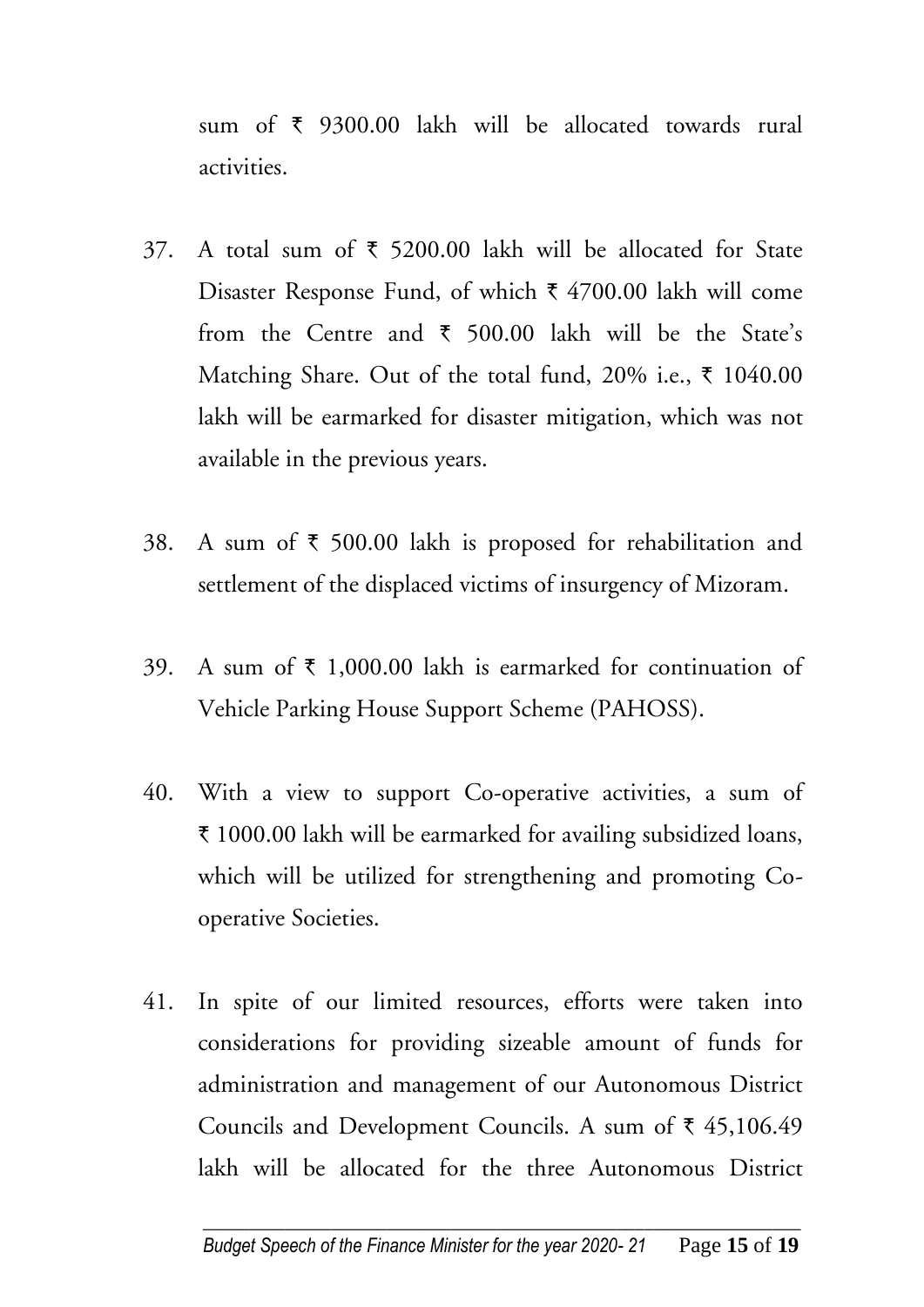Councils, which is  $\bar{x}$  4999.62 lakh more than current year's BE. The rate of increase is 12.47% which is quite high as compared to the minimal growth rate of the State.

42. Further, a sum of  $\bar{\tau}$  785.83 lakh has been proposed for the two Councils namely, Sinlung Hills Council and Sialkal Range Development Council.

#### **III CHARGED AND VOTED EXPENDITURE:**

43. The gross estimated expenditure for the year 2020-21 is ` 10895.26 crore. The net estimated expenditure will be ₹ 10715.00 crore after deduction of ₹ 180.26 crore in respect of recoveries for purchase of foodstuff and stores under FCS&CA and Printing and Stationeries Departments, and the net estimated expenditure would correspondingly match the estimates of receipt. Out of the gross estimated expenditure, ` 814.25 crore would come under Charged Expenditure, and a gross amount of  $\bar{\tau}$  10081.01 crore (including deduct recoveries) would come under Voted Expenditure, which requires the sanction of this august House.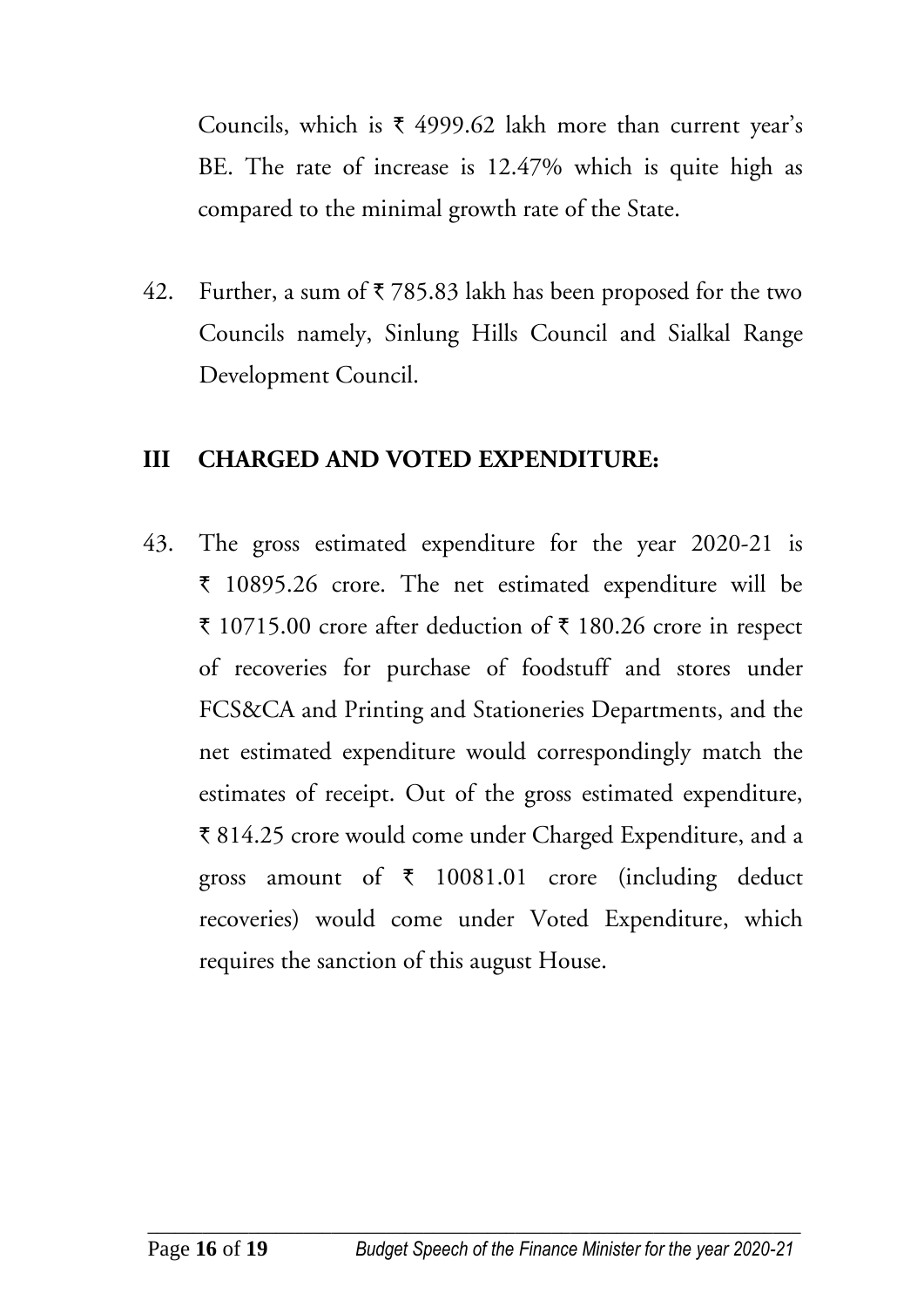#### **IV SUPPLEMENTARY DEMAND FOR GRANTS:**

- 44. Mr. Speaker Sir, I am also here to present that during current fiscal year, there were many unforeseen expenditures that were incurred by the State Government at various departments for implementation of Government's important policy and programmes. The determinants of these additional expenses will include those late releases of funds under CSS, NEA, NLCPR, etc., amounting to  $\bar{\tau}$  1575.96 crore; Externally Aided Projects, NABARD, etc., amounting to  $\bar{\tau}$  275.83 crore; and State funds amounting to  $\bar{\tau}$  1622.37 crore including Surrender of funds which were re-provided for salaries, pension and other development activities.
- 45. The total amount of allocations that has been made in excess of the Budget Estimate during 2019-20 is  $\bar{\tau}$  3474.16 crore which includes a Charged expenditure of  $\bar{\tau}$  76.03 crore and a Voted expenditure of  $\bar{\tau}$  3398.13 crore. The Voted expenditure requires the sanction of this august House.

#### **V ECONOMY MEASURES:**

46. Mr. Speaker Sir, as I have already highlighted in the previous lines, the Union Government has reduced our budgetary transfers by a considerable amount. We also cannot predict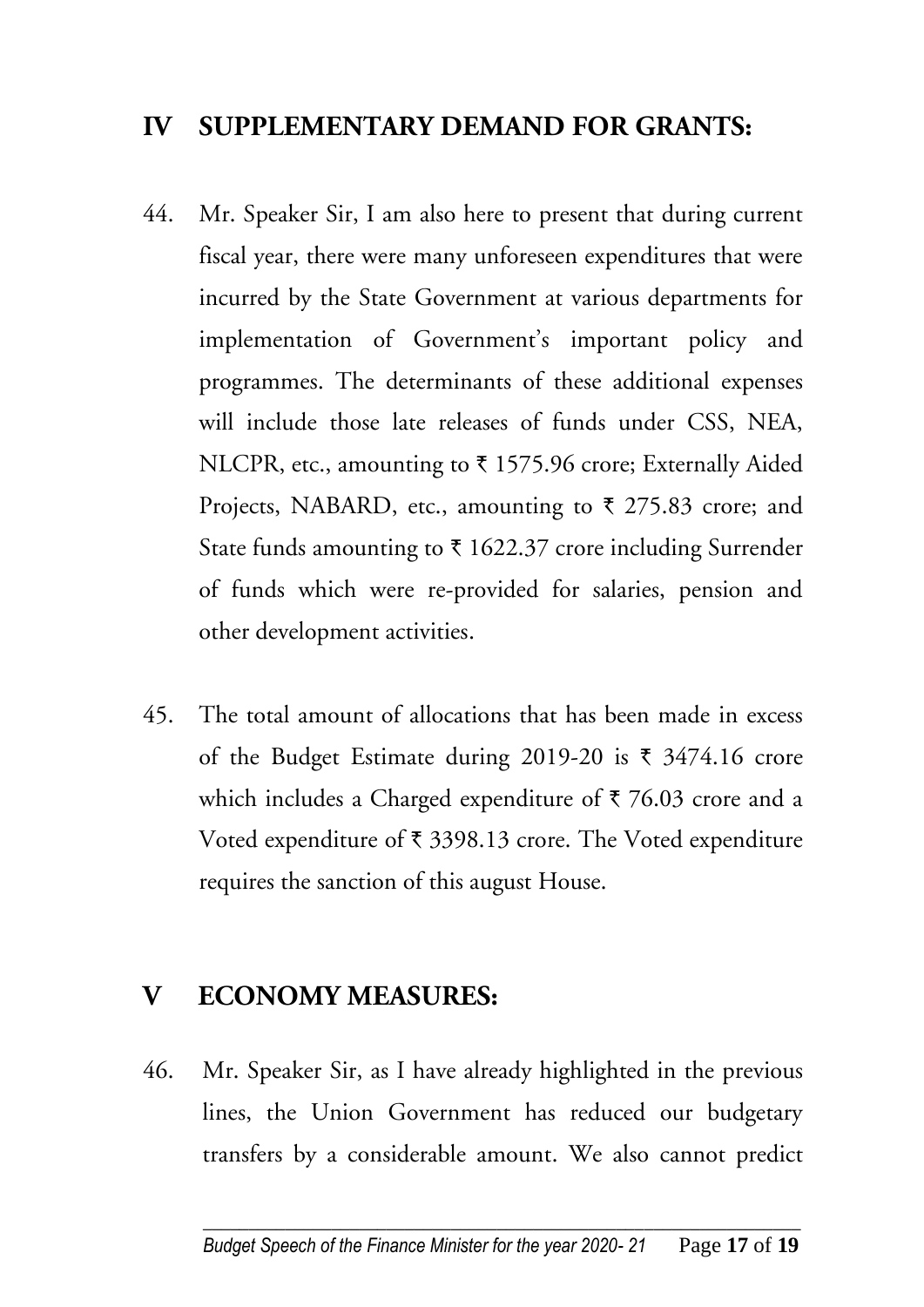the future trends as the Fifteenth Finance Commission is yet to submit its final report later this year. In such a situation, we need to augment the Tax and Non-Tax Revenue to the greatest extent possible.

At the same time, we also need to cautiously manage our resources and limit our spending as we had done before. As one of the initiatives, the Government of Mizoram is now implementing the Mizoram Vehicle Outsourcing Policy, 2019 in order to reduce our expenses towards purchase and maintenance of Government vehicles. Similarly, the Government is considering a parallel policy in manpower deployment through outsourcing. The State Government will have to take austerity measures to avoid unnecessary expenditures at various levels.

### **VI CONCLUSION:**

47. Mr. Speaker Sir, I convey my genuine appreciation to the members of this Legislative Assembly for their prolonged patience and interests on the presentations. With your kind permission, I commend the Budget Estimates (excluding estimates for Charged Expenditure) for the Financial Year 2020-21 amounting to **` 10,081.01 crore (Rupees Ten**